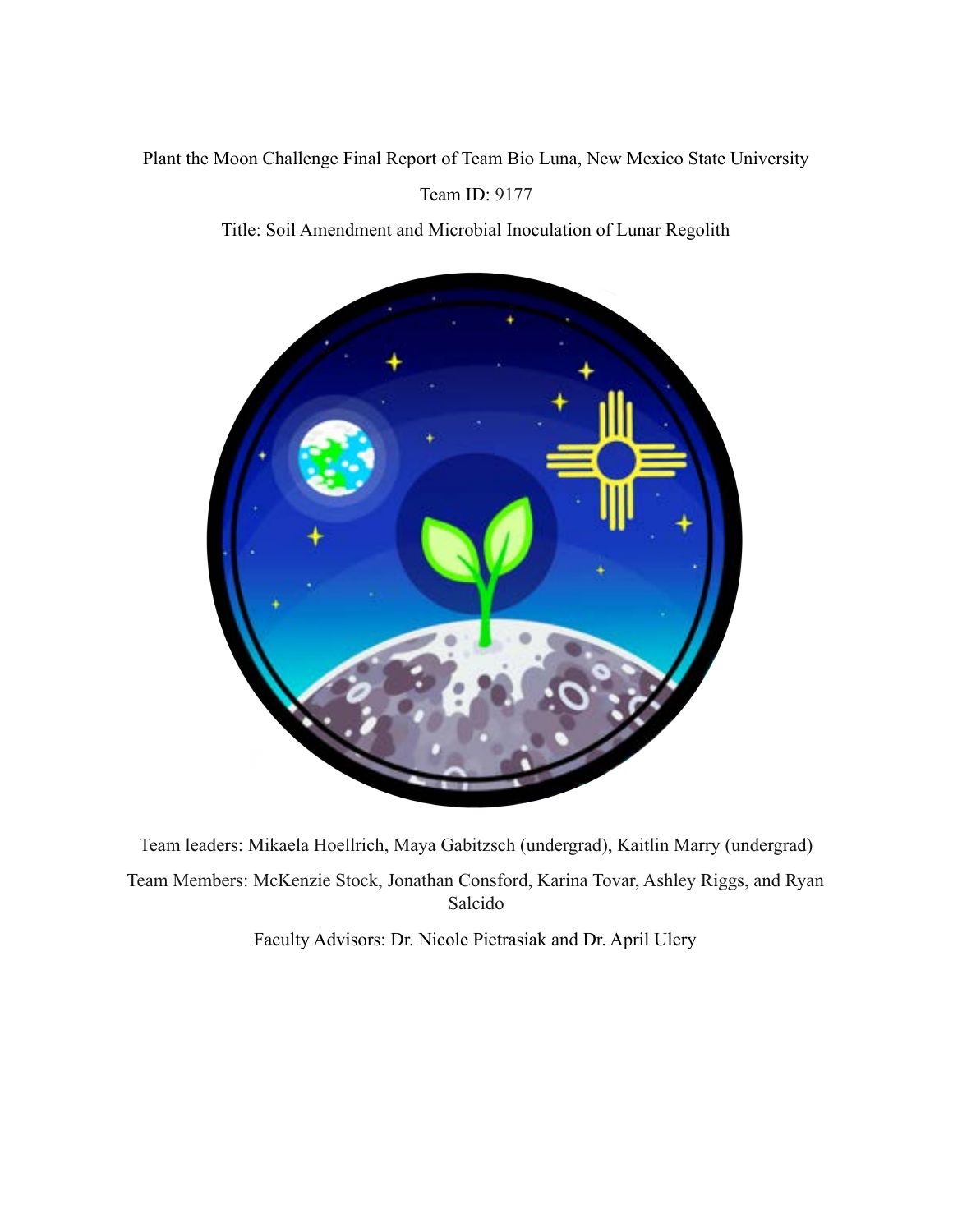### **Introduction**

Future long-term manned space missions to the Moon and other extraterrestrial bodies will require a sustainable food supply. The ability to grow food in situ would be ideal for maintaining human life. However, the unconsolidated rocky material found on the Moon (regolith) has not undergone pedogenic processes and does not possess the emergent qualities of soil that allow for plant growth. Regolith is lacking in available nutrients, organic matter, and biological life. Understanding how nutritious foods can be grown on these local substrates will facilitate lengthier exoplanetary explorations such as near future NASA Artemis expeditions. Research initiatives such as the Plant the Moon Challenge (PTMC) offer the next generation space biologists and environmental scientists an opportunity to contribute their ideas in developing innovative solutions to this challenge.

In Spring 2021 the NMSU Zia Luna PTMC student team carried out an experiment using compost and vermiculite amended lunar regolith to grow beans, green onions, and mushrooms. Vermiculite was used to aerate the soil and compost was used as a source of organic matter. While no growth deficiencies were observed for mushroom crops, it was noticed that the plant crops suffered from what appeared to be nutrient deficiency or toxicity. However, analysis of leachate did not indicate particularly low concentrations of essential nutrients nor high concentrations of potential toxic elements, so it was speculated that there may have been an important microbial component missing from the "soil".

On Earth there are many beneficial microorganisms helping plants to achieve their full potential. Microorganisms are important for releasing and transforming nutrients into forms that can be uptaken by plants. For example, symbiotic mycorrhizal fungi can tap into occluded inorganic phosphorus pools and extend the nutrient acquiring capacity of plants while rhizosphere microbes can protect the plant against disease. Some legume plants, like beans, may acquire rhizobia, which colonize the roots and fix nitrogen which is exchanged with the plant host for carbon.

In this round, our 2022 student team modified the experimental design with the addition of microbial inoculation of only one species vs a consortium of species. The inoculants chosen here were biological soil crust (biocrust) and the photosynthetic cyanobacteria species *Symplocastrum torsivum.* Cyanobacteria are key stone species in dryland soils weaving together soil particles, fix carbon and nitrogen and create biocrust, a living soil aggregate. Once formed, biocrusts house diverse microbial communities of other organisms such as other bacterial, fungal, and macroscopic taxa associated with the cyanobacteria and are responsible for nutrient cycling and bioweathering. The goal of this experiment was to provide insights as to what sort of soil amendments should be used and what microbial communities should be encouraged when attempting to start a self-sustaining soil system on a space station.

### **Theory**

For this project there were two independent factors: the type of microbial inoculum and regolith amendment. The dependent effect of these factors was tracked through the measurement of plant growth (height, leaf number, total plant biomass), plant health (leaf morphology and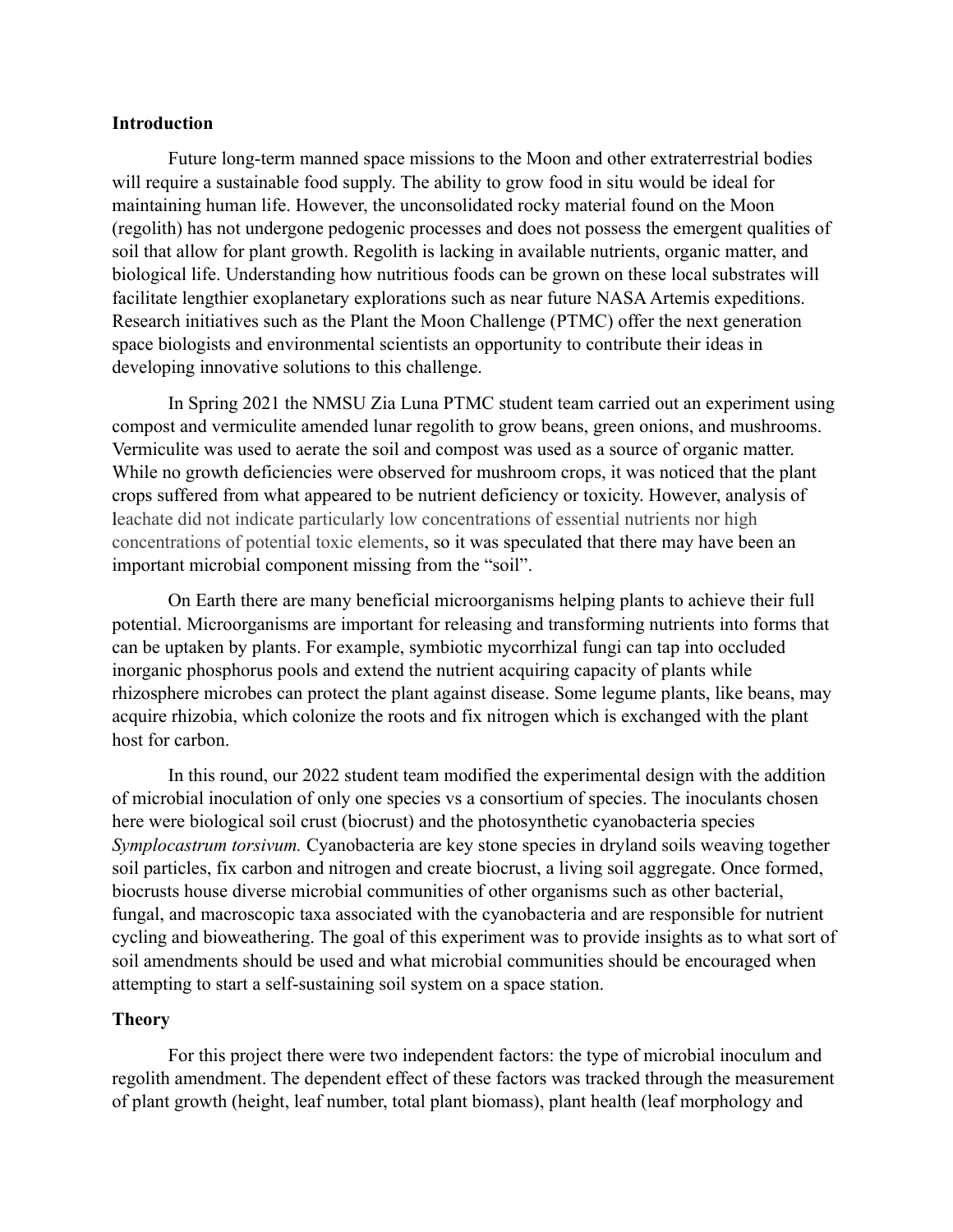damage), and regolith chemistry (pH, electrical conductivity, leachate composition). A negative control (regolith only) and a positive control (potting soil) were used as a comparison to observe potential growth effect.

Substrate amendments: In order to support bean growth, compost was added as a source of organic matter under the justification that on an established space station, any excess organic waste from food or horticultural practices could be added to an extant compost pile and recycled back into gardening. In a real situation, it would be advised to bring some amount of starter compost to establish an initial crop and subsequently, plant material from previous harvests and food waste could be used to establish a compost heap. The addition of vermiculite selected in order to provide aeration to the soil, and, in the context of a space mission, can be used as a packing material, acting as a buffer during shipping and thereafter being used for plant growing.

Microbial Inoculum: For this experiment, 3 inoculation treatments were proposed. Inoculating with cyanobacterium *Symplocastrum torsivum* would demonstrate the capacity of one organism to support plant growth through aggregate formation and the initiation of bioweathering. Inoculating with biocrust soil would demonstrate the capacity of a consortium of organisms to support plant growth through providing a multitude of biogeochemical reactions including carbon, phosphorus, and nitrogen cycling and other micro and trace nutrient cycling in addition to aggregate formation and bioweathering. Not inoculating pots would be a control. Compost also inherently hosts its own microbial consortium, however, microbes in compost are mostly heterotrophic bacteria, fungi and microscopic animals. A treatment of sterilized compost was added to test for any aid compost microbes might render.

Our project aim was to test a variety of experimental conditions to cultivate heirloom Anasazi beans (*Phaseolus vulgais* L.) in lunar regolith simulant. The Anasazi bean variety is a drought tolerant plant crop adapted to low fertility soils and have been selected and bred under arid climate for millennia.

This project had four primary hypotheses:

H1: If nutrient content is limited in regolith, then the addition of compost will produce more above ground biomass (quantified by plant height and above ground biomass weight) and overall healthier crops (quantified by leaf damage area).

H2: If nutrient content is limited and substrate is too dense in regolith, then the addition of compost plus vermiculite will produce more above ground biomass (quantified by plant height and above ground biomass weight) and overall healthier crops (quantified by leaf damage area).

H3: If beneficial soil microorganisms are not present in the regolith, then the inoculation of pots with microorganisms will produce more above ground biomass (quantified by plant height and above ground biomass weight) and overall healthier crops (quantified by leaf damage area).

H4: If increasing microbial biodiversity increases biogeochemical functionality, then inoculating pots with a consortium of microorganisms will produce more above ground biomass (quantified by plant height and above ground biomass weight) and overall healthier crops (quantified by leaf damage area).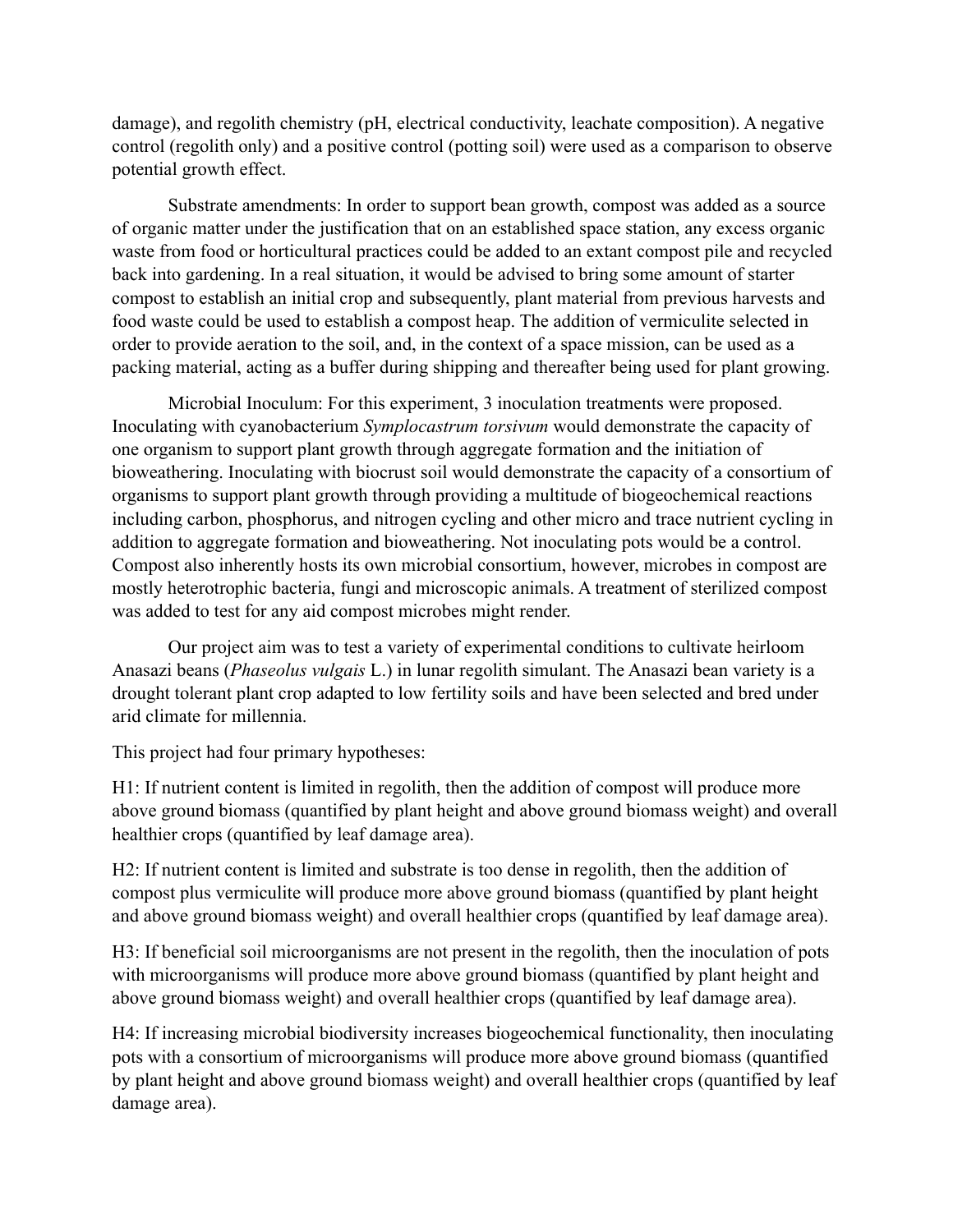### **Measurement Methods**

Experimental design: Our full factorial experimental design included two factors: a regolith amendment factor and a microbial inoculum factor (Table 1). Five treatments were assigned as regolith amendments: 100% regolith, 50% regolith + 50% vermiculite, 50% regolith  $+ 50\%$  compost, 50% regolith  $+ 50\%$  autoclaved compost, 50% regolith  $+ 25\%$  compost  $+ 25\%$ vermiculite. For each of those regolith amendment treatments, three types of inoculation were carried out: None, *Symplocastrum torsivum*, and biological soil crust. For each of these conditions, there were five replicate pots filled 500 ml substrate, except in the regolith + sterilized compost treatment where there were only 4 pots and one of those reps only contained 400ml substrate material due to limited regolith material (= a total of 72 experimental pots). The 100% regolith with no inoculation was treated as a negative control. An additional five pots were filled with potting soil as a positive control (although only 3 of the 5 ended up seeded).

|                                     | Regolith<br>Only              | $Regolith +$<br>Compost    | $Regolith +$<br>Sterilized<br>Compost            | $Regolith +$<br>$Compost +$<br>Vermiculite | $Regolith +$<br>Vermiculite |
|-------------------------------------|-------------------------------|----------------------------|--------------------------------------------------|--------------------------------------------|-----------------------------|
| Single<br>Cyanobacterial<br>Species | 5 pots with<br>500<br>ml each | 5 pots with<br>500 ml each | 3 pots with<br>500 ml, 1<br>with 400<br>ml       | 5 pots with<br>500 ml each                 | 5 pots with<br>500 ml each  |
| <b>Biocrust</b><br>(mixed species)  | 5 pots with<br>500<br>ml each | 5 pots with<br>500 ml each | 3 pots with<br>500 ml, 1<br>with $400 \text{ m}$ | 5 pots with<br>500 ml each                 | 5 pots with<br>500 ml each  |
| None                                | 5 pots with<br>500<br>ml each | 5 pots with<br>500 ml each | 3 pots with<br>500 ml, 1<br>with 400 m           | 5 pots with<br>500 ml each                 | 5 pots with<br>500 ml each  |

| <b>Table 1.</b> Treatment listed at the top and inoculant listed on the left. Regolith + Sterilized |  |  |  |
|-----------------------------------------------------------------------------------------------------|--|--|--|
| Compost treatment differs in pot number due to limited materials.                                   |  |  |  |

Biocrust samples were collected from the Jornada LTER, NM (32°30'37.2" N; -106°44'32" W). We collected lichen crusts focusing on *Clavascidium* spp. and *Peltula* spp., two common biocrust lichens, for our experiment. Biocrust samples were homogenized by gently crushing the soil crust aggregates through a 2 mm sieve. Biomass of the cyanobacterium species *Symplocastrum torsivum* was grown in liquid Z8 media (Carmichael 1986) in flasks starting as a subculture from the terrestrial cyanobacterial culture collection of the NMSU Dryland Microbes lab.

The experiment began on February 7. We used 9cm x 9cm x 13cm square tapered pots. A coffee filter was placed as a liner within each pot to minimize loss of substrate from the drainage holes. Regolith-only pots were filled with 500ml of material measured in a 250ml graduated cylinder, which was filled and tapped against the counter until the material settled and refilling to 250ml to standardize volume. The same procedure was carried out for all pots filled with 50%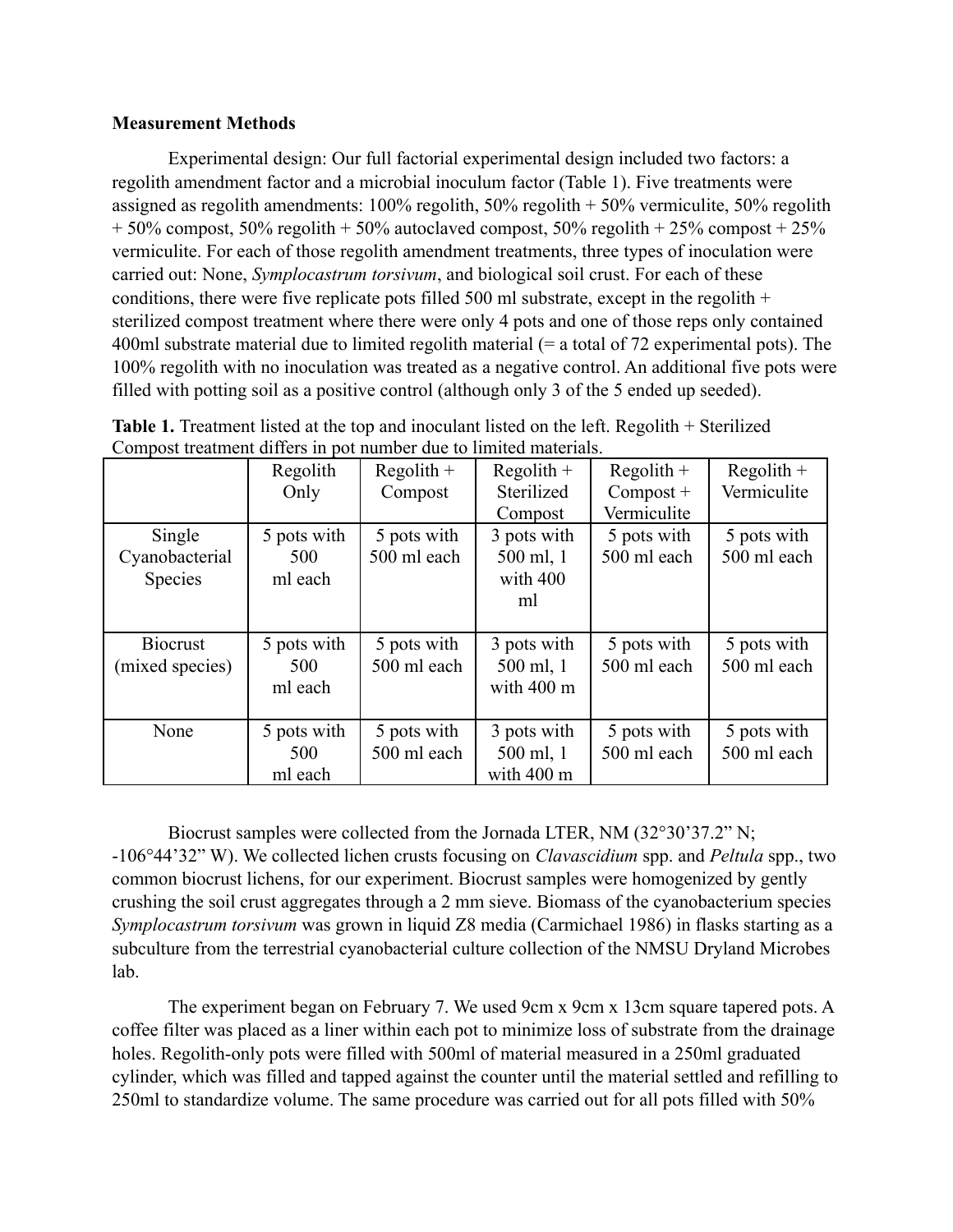regolith and 50% amendment (by volume) but adding 250ml of regolith only. Pots with the vermiculite and compost amendment were filled with 50% regolith (250ml), 25% compost, and 25% vermiculite (125ml for each). Measured volumes of regolith material were poured into a large plastic bag and shaken to homogenize and loosen the material before pouring into pots. The compost added was sourced from the NMSU Compost Club's compost pile and sterilized compost was autoclaved twice before addition to pots. Pots were placed into 40oz Ziplock bags in order to catch draining leachate for analysis. Three Anasazi beans (*Phaseolus vulgais* L.) were planted at 2cm and carefully buried. Pots were watered with 80ml initially and 10ml added until leachate began draining from the bottom of the pot.

After watering, assigned microbial pots were inoculated (Fig. 1). Approximately 9ml of crushed biocrust was sprinkled on the moist surface of biocrust treatment pots. Biomass of the cyanobacterium species *Symplocastrum torsivum* was teased apart with sterile tweezers, gently applied to the pot, and spread across the surface of the single cyanobacterial treatment pots (no more than 3g added).



Figure 1. Initial inoculation treatments for regolith only immediately after application.

After the initial watering and leachate analysis, leachate was collected on the Tuesday of weeks 3, 6, 8 and 10. Pots were placed into 40oz Ziplock bags to catch the leachate. 60ml of water was added to each pot and allowed to drain for five hours. The bags were then collected, and the five replicates of each treatment were composited into a 250ml flask to have enough volume to conduct analysis. Each composite sample was then partitioned into two 25ml vials. One vial was preserved with  $1+1$  trace pure  $HNO_3$  until the pH is less than 2 to bring the elements into solution. Leachate was analyzed for 28 elements (Al, As, B, Ba, Be, Cd, Co, Cr, Fe, Mn, Mo, Ni, Pb, Se, Tl, V, Zn, Bi, Ca, Li, Mg, P, Sr, K, Si, Na, S, Cu) via Perkin Elmer Optima 4300DV ICP-OES Method EPA 200.7. The second vial is analyzed within two days of collection via the Technicon Autoanalyzer method EPA 353.2 for nitrate composition and method SM 4500 Cl-E for chloride. The leachate was also analyzed for pH and EC using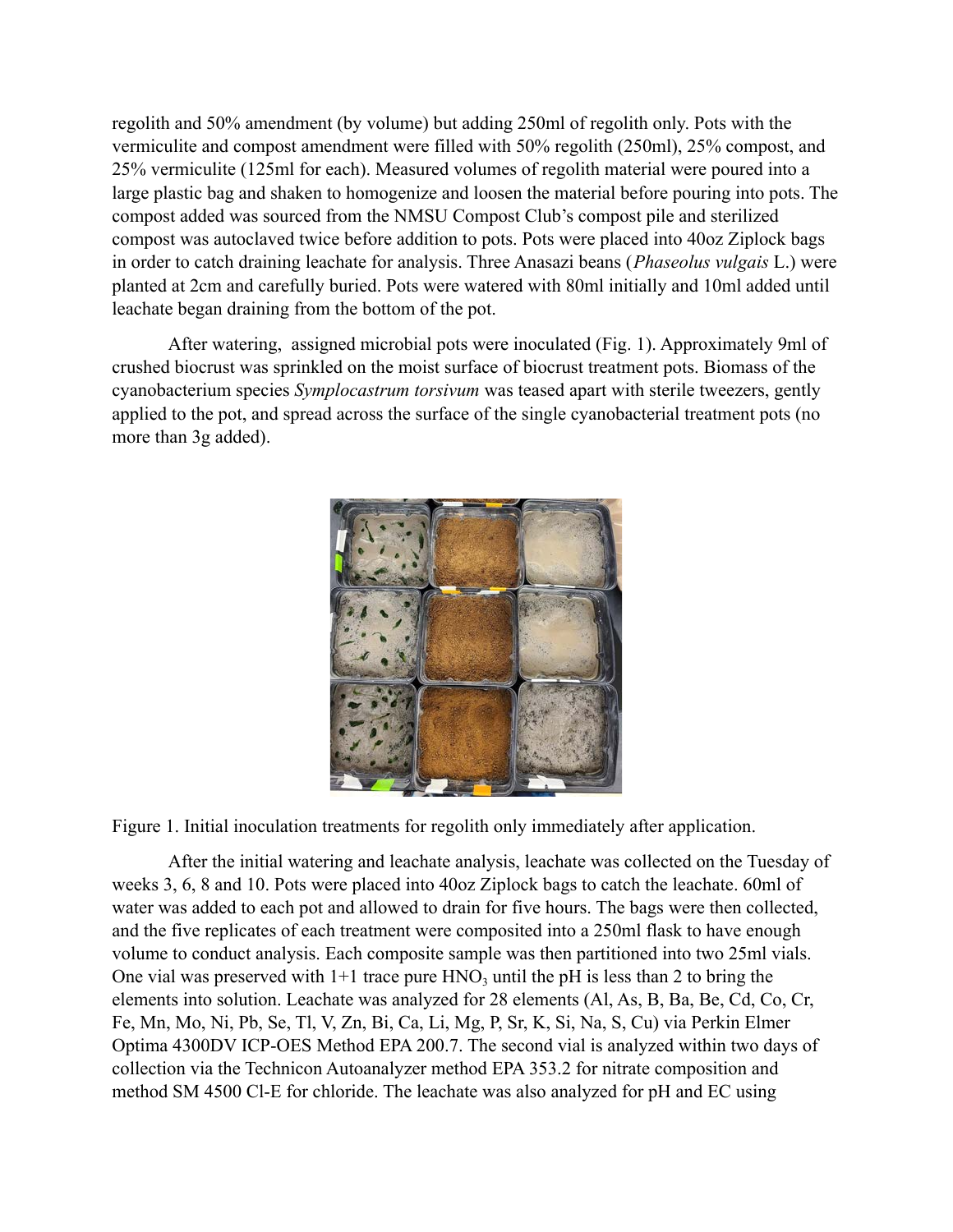Fisherbrand accument Benchtop Laboratory Meter and methods EPA 150.1 for pH and SM 2510B for EC.

Pots were initially placed under grow lights in a laboratory growth room (Fig. 2) and watered every other day with 30ml with a 16hr/8hr light dark cycle. One replicate of each treatment plus a positive control were blocked on a tray flat (Fig. 2) Growth room temperature was measured at  $\sim$ 20-25°C throughout the day. After 5 days (20 ml) of Z8 media was added to assist in the growth of algae. Culling took place after any one plant in each pot was taller than 5cm, plants were cut back to the surface of soil with scissors sterilized with ethanol.



Figure 2. Tray containing all treatments in week 1.

After 2 weeks, pots were moved to the greenhouse (Fig. 3 B-D) where they were watered with 60ml every day, unless pots appeared damp at the surface. In the greenhouse, trays were rotated every week to combat uneven lighting. During the greenhouse move one of those control plants snapped and died shortly after. After 3 weeks 50ml of Hoagland solution was added as a fertilizer to each pot. Only one addition of fertilizer was added to support the plants while the algae was slowly establishing at the surface of the pots.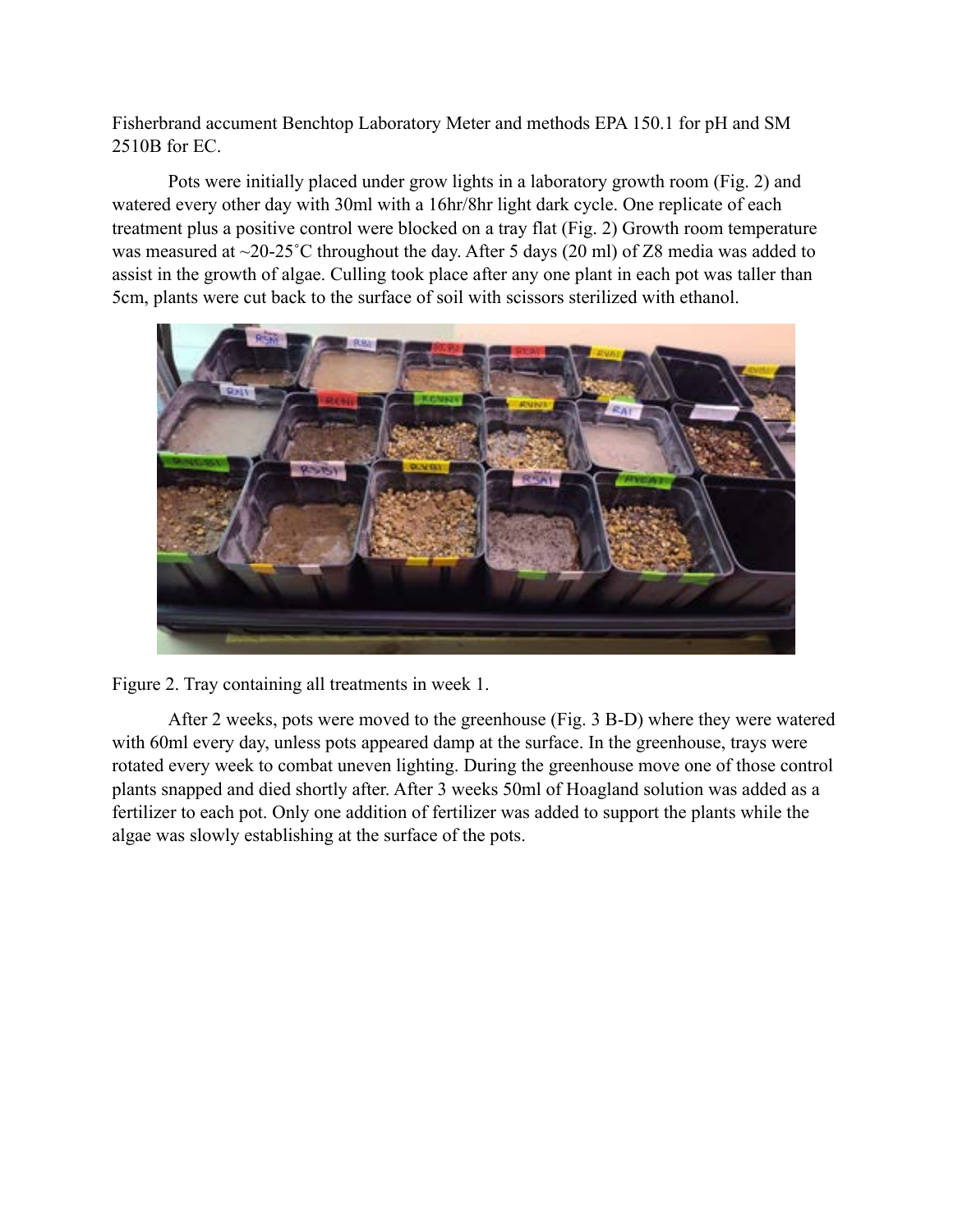

Figure 3. A) Plants after 2 weeks. B) Plants after 3 weeks. C) Plants after 8 weeks. D) Plants after 10 weeks.

Emergence of the beans was tracked daily. Every Monday, plant height and leaf number were measured and recorded (until week 7 for height and week 6 for leaf number). Plant height was measured from the base of soil to the apical meristem.

Measurement of pH was carried out at the beginning, in the middle and end of the experiment to minimize disruption of microbial biomass (week 1, week 6, and week 10). In order to collect pH, a pH probe was pressed to the surface of water saturated regolith until measurement stabilized.

At the conclusion of the experiment on April 15th, plant height, root weight, extent of algal colonization, bean size, bean count, bean weight, quantification of rhizobia colonization, and above ground biomass were examined. Extent of algal colonization was assessed by imaging the surface of every pot and making a visual assessment of: No cover, partial cover, or total algal cover. For microscopic investigation of microbial cover, each pot in reps 3 and 5 was sampled using sterile technique. A sterile 0.5cm circular cookie cutter was used to collect  $3 \le 0.5$ cm<sup>3</sup> soil cores, samples were stored at 4˚C until imaged with inverted Zeiss Axiovert 100 microscope. Above ground biomass was separated out into beans, stem, and leaves and preserved for plant tissue analysis. Roots were carefully separated from surrounding soil and washed for 10 sec in phosphate free soap (micro 90) diluted with reverse osmosis (RO) water and 10 sec in RO water. Surface and subsurface biomass were left to air dry for future tissue analysis. Roots were additionally weighed after a week of drying.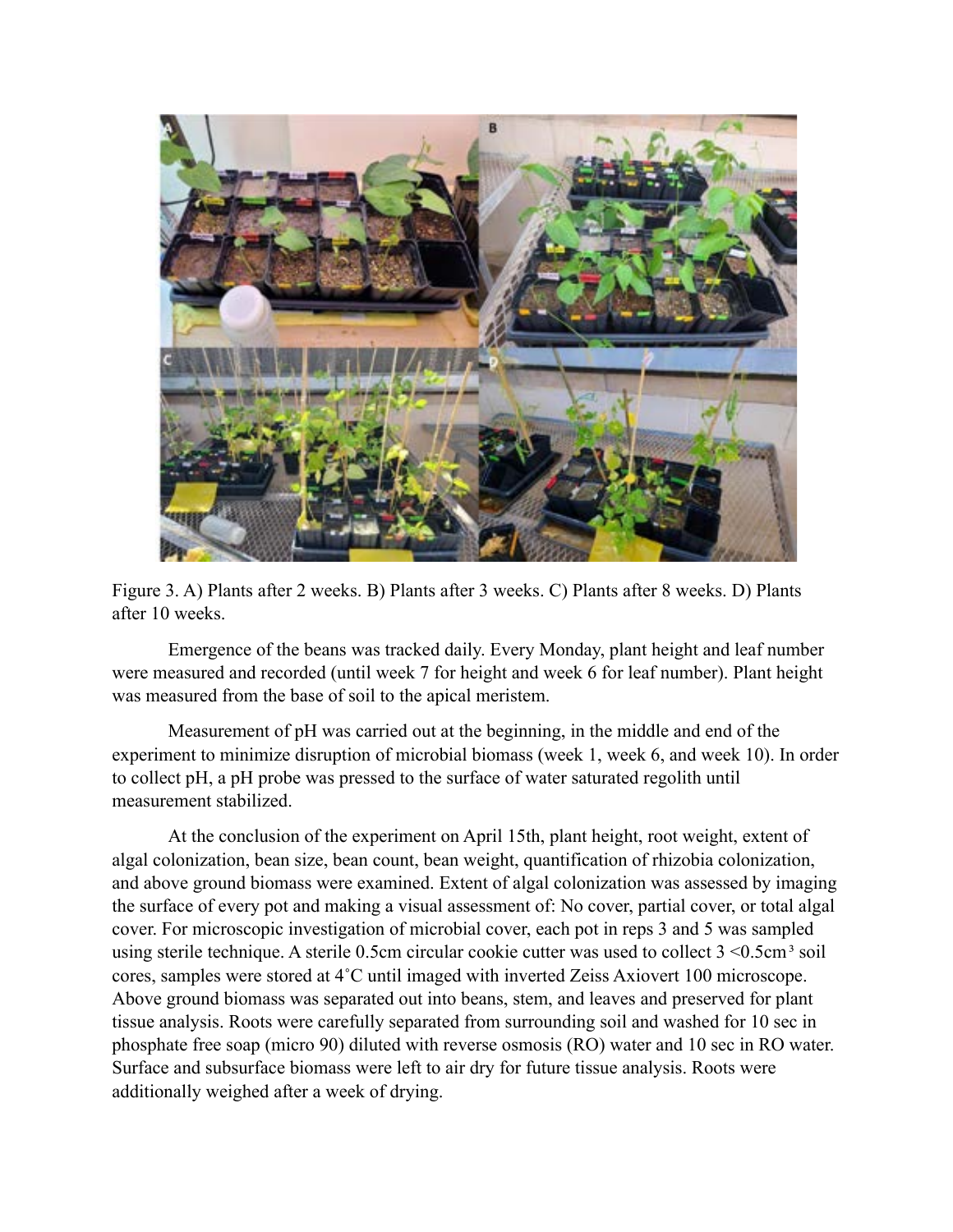Analysis of all plant data was carried out in R studio (1.4.1717) (R 4.1.2). An anova was carried out for analysis of pH differences within each week data was collected. Leachate chemistry data was explored with a principal component analysis in order to categorize differences in grouping trends. Specific leachate analysis was carried out in Excel.

#### **Analysis & Results**

The percentage of emergent plants was greatest in the control, followed by treatment RVC and RV, R, RC, and RS, respectively (Fig. 4B). Microbial inoculation showed no difference in plant emergence (Fig. 4A).



Figure 4. Percentage of plants that emerged from each treatment, where *Ctrl* is potting soil positive control, *R* is regolith only, *RC* is 50% regolith + 50% compost, *RS* is 50% regolith + 50% sterilized compost, *RV* is 50% regolith + 50% vermiculite, and *RVC* is 50% regolith + 25% vermiculite + 25% compost. *None* indicates no microbial inoculation, *Algae* indicates inoculation with cyanobacteria *Symplocastrum torsivum,* and *Biocrust* indicates inoculation with biocrust.

For pH in week 1, the potting soil control (Ctrl) treatment was significantly different from all other treatments ( $\leq 0.0005$ ), RB was significantly different from RA and RCN ( $\leq 0.05$ ), and RVCB was significantly different from RA and RVCN  $( $0.05$ ).$  For pH in week 6, the potting control (Ctrl) was significantly different from all other treatments (<0.05). For pH in week 10, the potting soil control (Ctrl) was significantly different from all other samples  $(\leq 0.05)$ , except RSA, RVA, and RVB (Fig 5, Table 2).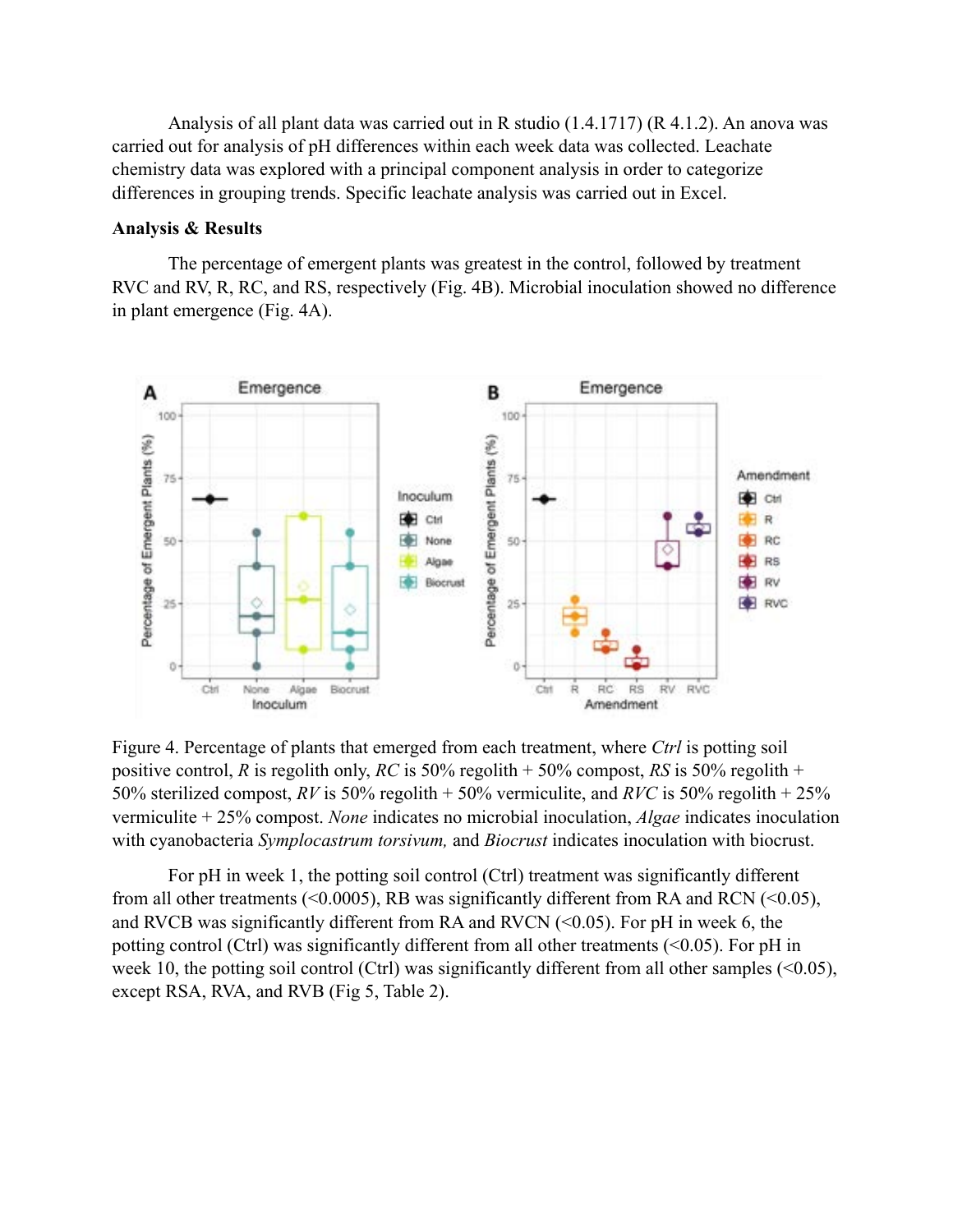

Figure 5. pH for Week 1 (top), Week 6 (middle), Week 10 (bottom), where *Ctrl* is potting soil positive control, *R* is regolith only, *RC* is 50% regolith + 50% compost, *RS* is 50% regolith + 50% sterilized compost, *RV* is 50% regolith + 50% vermiculite, and *RVC* is 50% regolith + 25% vermiculite + 25% compost. *None* indicates no microbial inoculation, *Algae* indicates inoculation with cyanobacteria *Symplocastrum torsivum,* and *Biocrust* indicates inoculation with biocrust.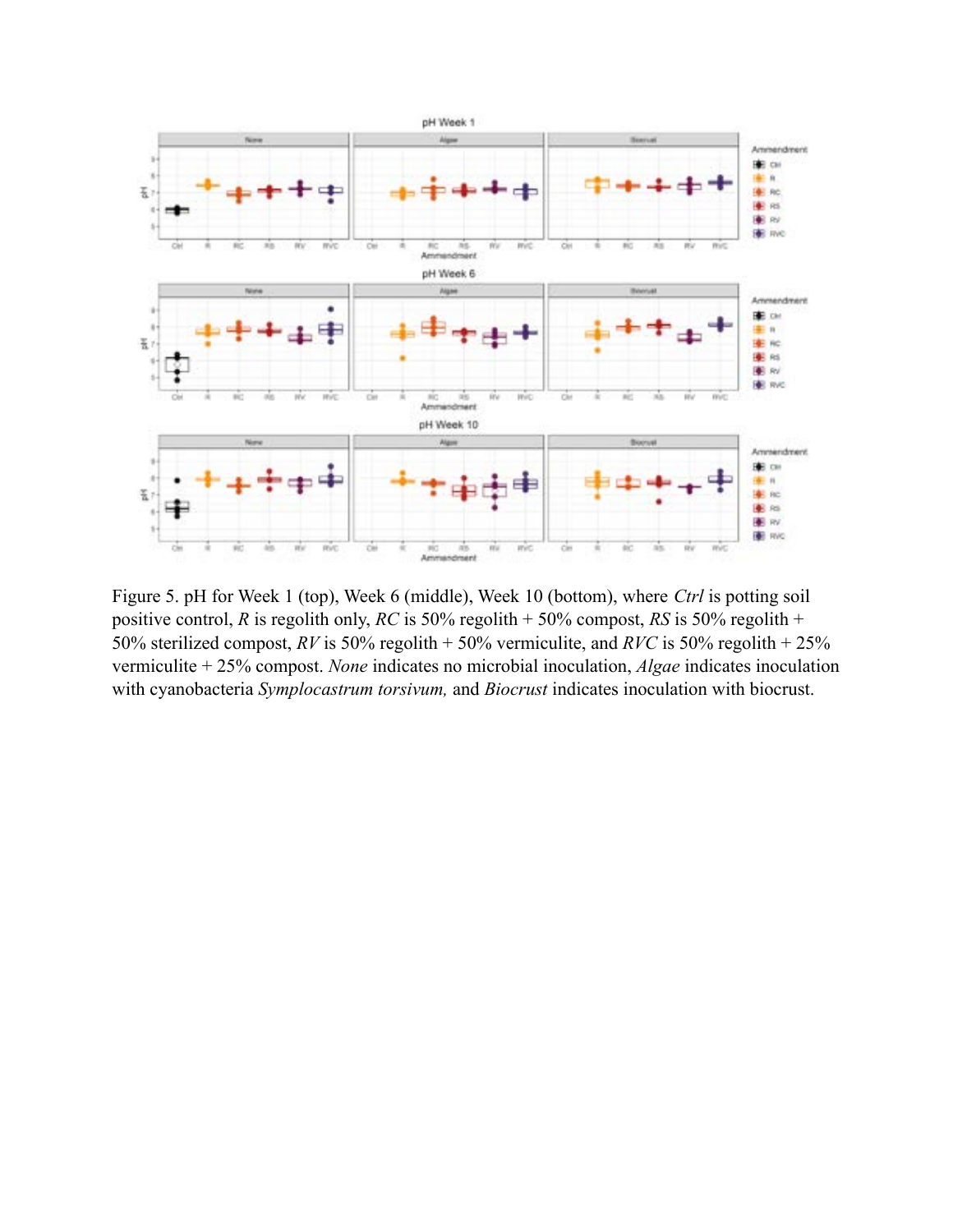Table 2. pH for Weeks 1, 6, and 10 where *Ctrl* is potting soil positive control, *R* is regolith only, *RC* is 50% regolith + 50% compost, *RS* is 50% regolith + 50% sterilized compost, *RV* is 50% regolith + 50% vermiculite, and *RVC* is 50% regolith + 25% vermiculite + 25% compost. *N* indicates no microbial inoculation; *A* indicates inoculation with cyanobacteria *Symplocastrum torsivum,* and **B** indicates inoculation with biocrust.

| Treatment   | Week 1 | Week 6 | <b>Week 10</b> |
|-------------|--------|--------|----------------|
| Ctrl        | 5.96   | 5.78   | 6.48           |
| RA          | 6.96   | 7.39   | 7.88           |
| <b>RB</b>   | 7.54   | 7.50   | 7.71           |
| <b>RN</b>   | 7.46   | 7.62   | 7.93           |
| <b>RCA</b>  | 7.22   | 8.00   | 7.60           |
| <b>RCB</b>  | 7.40   | 8.00   | 7.66           |
| <b>RCN</b>  | 6.90   | 7.81   | 7.54           |
| <b>RSA</b>  | 7.13   | 7.60   | 7.30           |
| <b>RSB</b>  | 7.38   | 8.03   | 7.56           |
| <b>RSN</b>  | 7.10   | 7.80   | 7.89           |
| <b>RVA</b>  | 7.26   | 7.35   | 7.28           |
| <b>RVB</b>  | 7.40   | 7.37   | 7.43           |
| <b>RVN</b>  | 7.24   | 7.38   | 7.69           |
| <b>RVCA</b> | 7.08   | 7.68   | 7.70           |
| <b>RVCB</b> | 7.60   | 8.14   | 7.87           |
| <b>RVCN</b> | 7.02   | 7.95   | 7.98           |

An anova was run for each plant measurement (plant height, root biomass, bean biomass, and total above ground biomass) using treatment as an explanatory variable. There were no significant differences (height P=0.37, root biomass P=0.63, bean biomass P=0.063), except in total above ground biomass where treatment was significant  $(P=0.04)$ , but there were no individual differences within the data. Generally for biomass measurements, trends remained broadly similar whether total above ground biomass, bean biomass, or stem only biomass was the focus (Fig. 6). The greatest average biomass (for bean and total) after the potting soil control was seen in the RVC treatments (Fig. 6A, D). The biomass found in RVC treatments was similar to the biomass measures found in RC and RS treatments, however, these treatments only had one rep due to low instances of emergence. Treatments RV and R had the second lowest and lowest biomass measurements, respectively. Root biomass of RVC was highly variable but included pots with the greatest amount of root biomass (Fig. 6C). Treatments RVC, RV, RS, and potting soil control overlapped in their root biomass for Algal and Biocrust inoculation but treatment RV with no inoculation had lower root biomass. Treatment R had the lowest root biomass averages, with the treatment with no inoculation being the lowest of the inoculations.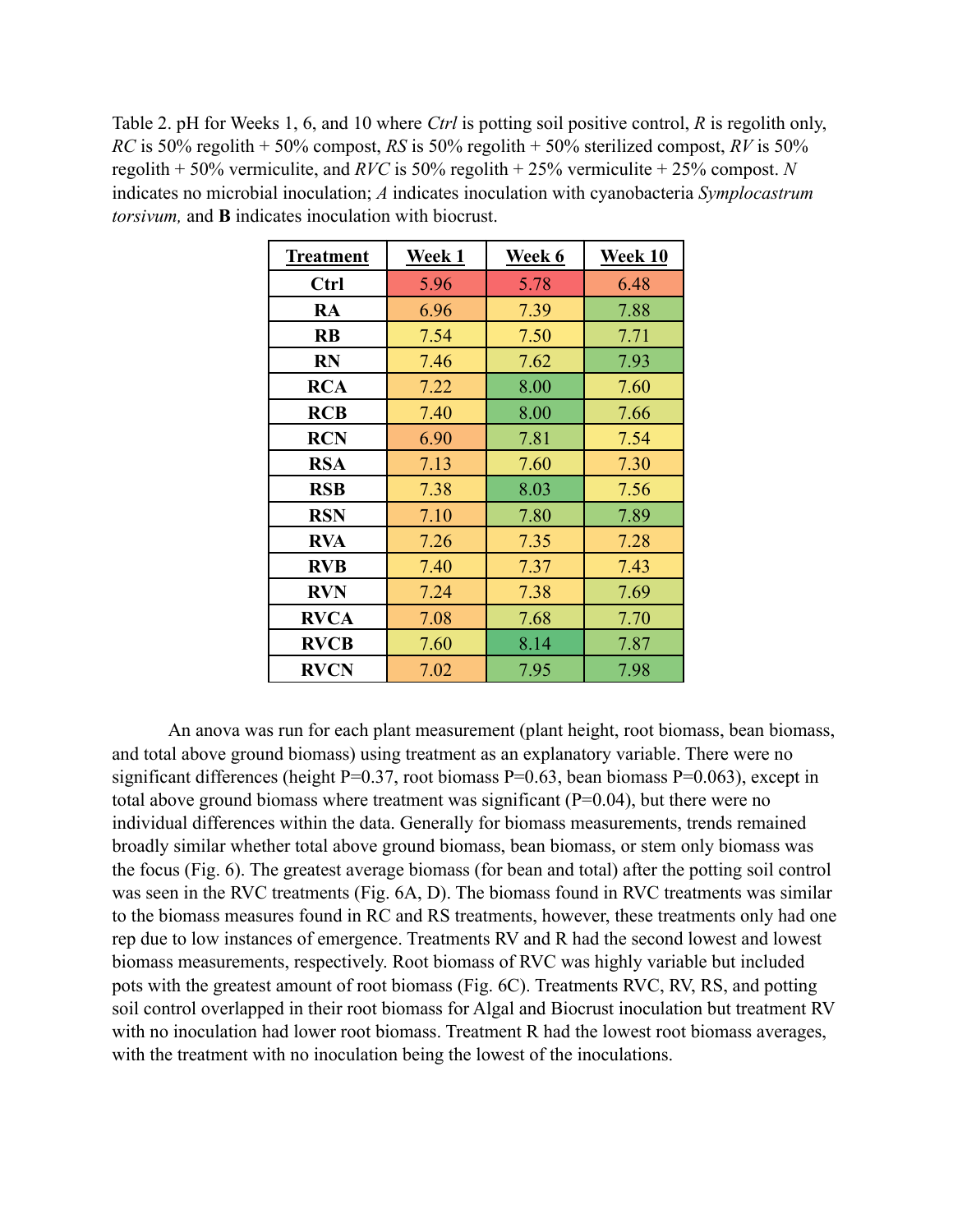

Figure 6. Total above ground biomass (A), plant height at week 10 (B), dry root biomass (C), and bean biomass (D) grouped by Amendment, where *Ctrl* is potting soil positive control, *R* is regolith only, *RC* is 50% regolith + 50% compost, *RS* is 50% regolith + 50% sterilized compost, *RV* is 50% regolith + 50% vermiculite, and *RVC* is 50% regolith + 25% vermiculite + 25%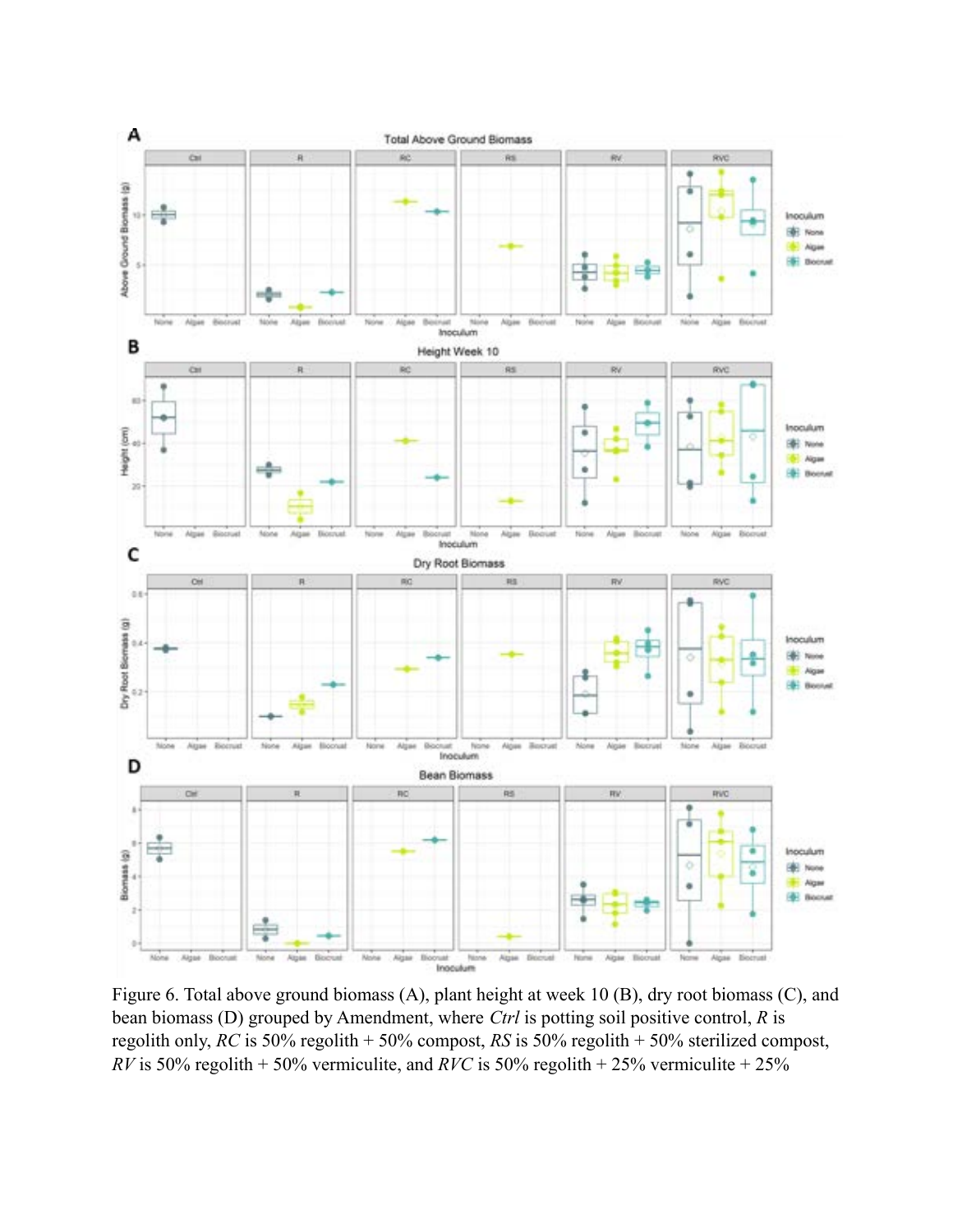compost. *None* indicates no microbial inoculation, *Algae* indicates inoculation with cyanobacteria *Symplocastrum torsivum,* and *Biocrust* indicates inoculation with biocrust.

The presence of rhizobia formed nodules (Fig. 7) was noted in 100% of Ctrl pots with live plants (2), rhizobia were noted in none of the R or RS pots, 50% of RC pots with plants (2 pots), 33.4% of RV pots with plants (4 out of 11), and 45.5% of RVC pots with plants (5 out of 11).



Figure 7. Tally of pots with rhizobia presence, where Ctrl is potting soil positive control,where *Ctrl* is potting soil positive control, *R* is regolith only, *RC* is 50% regolith + 50% compost, *RS* is 50% regolith + 50% sterilized compost, *RV* is 50% regolith + 50% vermiculite, and *RVC* is 50% regolith + 25% vermiculite + 25% compost. *No Plant* indicates no emergent plant within the pot, *No Rhizobia* indicates plant presence but no nodules, *Rhizobia* indicates the presence of nodules.

The first flowers were spotted in week 7 and beans began developing shortly after. Our experiment could have been terminated in week 8 or 9 based on the apparent life cycle of these plants. By the end of 10 weeks most plants appeared to be at the end of their life (Fig 8C). Possibly, the plants could have lived longer if not for nutrient issues, leaf spotting was first noticed in week 5 and after 6 weeks leaves were falling off plants to the extent that leaf counting was halted (Fig. 8B).



Figure 8. A) Roots emerging before the stem. B) Leaf spotting. C) Week 10 tray.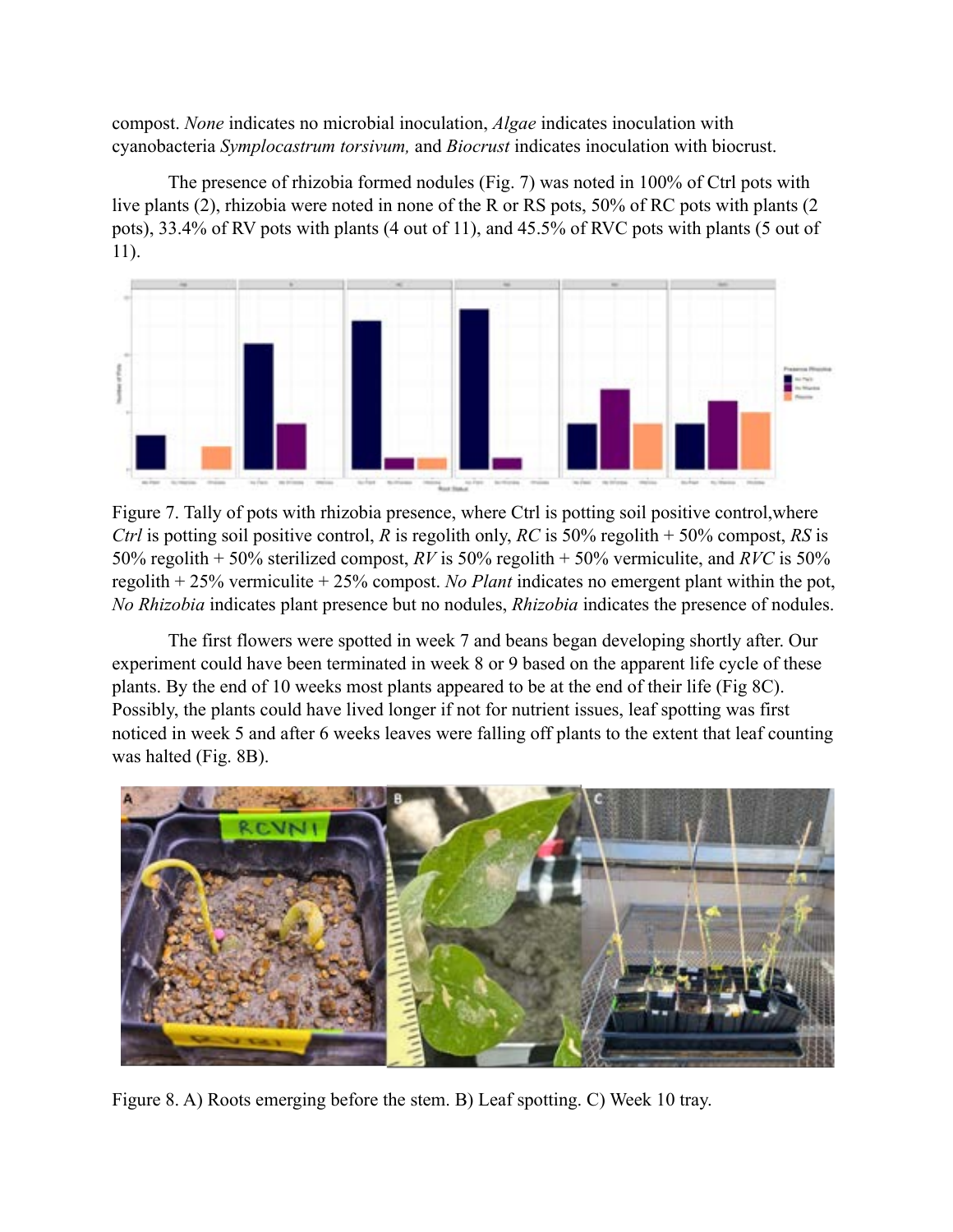PCA plot grouping was strongest according to week, pots becoming more and more similar (as demonstrated by narrowing ellipses in (Fig. 9) as weeks went on. Component 1 explained 56.2% of variability and eas strongly correlated with Mg, EC, Bi, Ca, NO3, Sr, K, Na, Ba, PB, S, Cd, Chloride, B, Li, P, As, Mn, and pH (-0.998, -0.997, -0.997, -0.996. -0.99, -0.99, -0.99, -0.99, -0.99, -0.98, -0.97, -0.95, -0.94, -0.94, -0.84, -0.86, -0.75, -0.71, and 0.71, respectively). Component 2 explained 12.6% of variability and was moderately to strongly correlated with Fe, Co, Ni, Cr, Zn, and Si (correlation of 0.91, 0.8, 0.79, 0.73, 0.69, and 0.54, respectively).

The leachate data was reviewed for trends and possible indicators of plant growth limiters. Most macro and micronutrients decreased after successive watering events. Two macronutrients, phosphorus and nitrate, were of particular interest. The phosphorus concentration was below 20 ppm from the beginning of the growing period and the nitrate concentration was below 5 ppm in all treatments except the control by day 36 (Fig. 10). These nutrient levels are insufficient for most crop plants. Additionally, leachate aluminum concentration increased in all treatments, exceeding 2 ppm by day 36 except for RC. Aluminum is toxic to most plants and may have unfavorable effects on plant growth.



Figure 9. PCA plot for leachate analysis where groups are colored according to the week collected (weeks 1, 3, 6, and 8) and points are named according to treatment.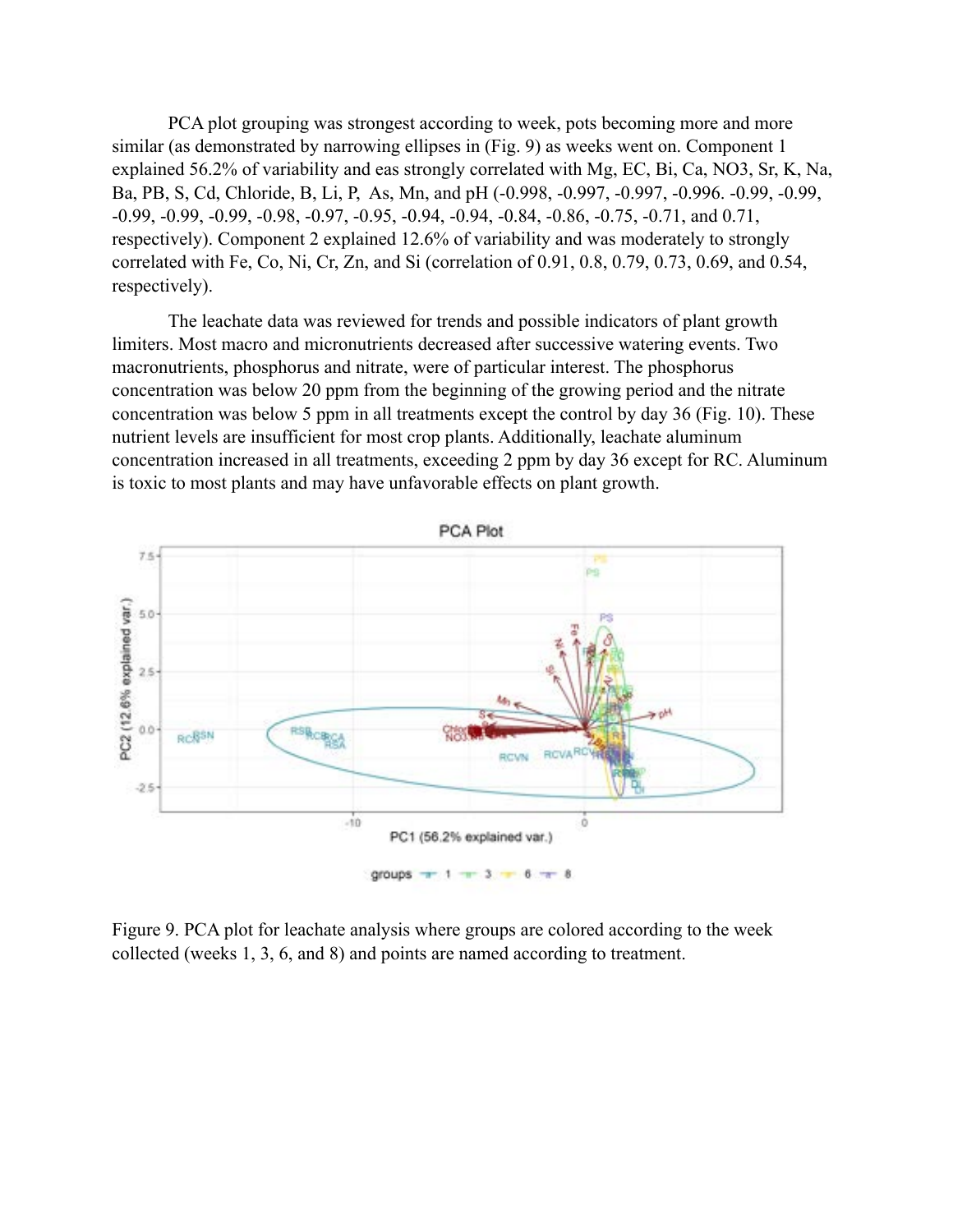

Figure 10. Leachate Aluminum (Top), Phosphorus (Middle), and Nitrate (Bottom) concentrations (ppm) over the course of the experiment, where *R* indicates Regolith only, *RC* indicates Regolith + Compost, *RV* indicates Regolith + Vermiculite, RCV indicates Regolith + Compost + Vermiculite, and *PS* indicates potting soil. Each treatment was a composite sample.

Nearly all tested samples were colonized by diatoms and green algae (Fig. 11), likely acquired from the air inside the greenhouse or from the greenhouse tap water. Evidence of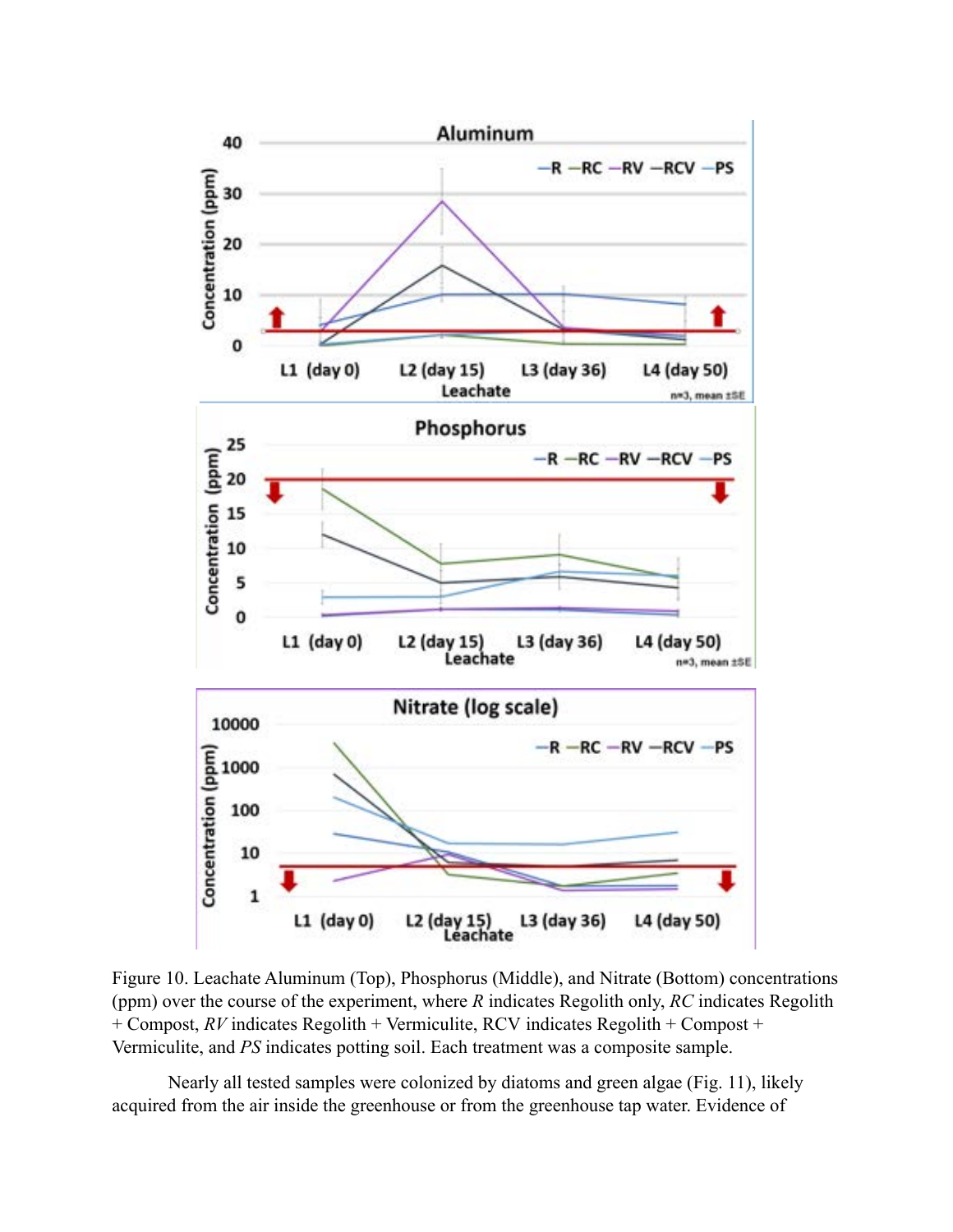colonization by filamentous cyanobacteria and fungi were also found across an assortment of treatments without any strong pattern. This lack of pattern indicates widespread cross contamination of pots. All reps were held in one tray, making it easy for contamination while watering or by airflow. If this experiment were to be repeated, more biomass should be used to ensure strong establishment in pots that were inoculated to contrast to the slow contamination of other pots. Establishment of visible algal cover was greatest in biocrust inoculated pots (Fig. 12, 13), but there appeared to be more instances of algal establishment in the non-inoculated pots than those inoculated with *Symplocastrum torsivum.*



Figure 11. Images taken with a Zeiss Axiovert 100 microscope. A) Diatoms at 100x. B) Nematoad 40x. C) Filamentous cyanobacteria 40x. D) Fungi 100x. E) Green algae 40x. F) Filamentous cyanobacteria 40x.



Figure 12. Tally of pots with categories of algal cover, grouped by type of inoculum where *None* indicates no inoculation, *Algae* indicates inoculation with cyanobacteria *Symplocastrum torsivum,* and *Biocrust* indicates inoculation with biocrust and where *Missing* indicates that the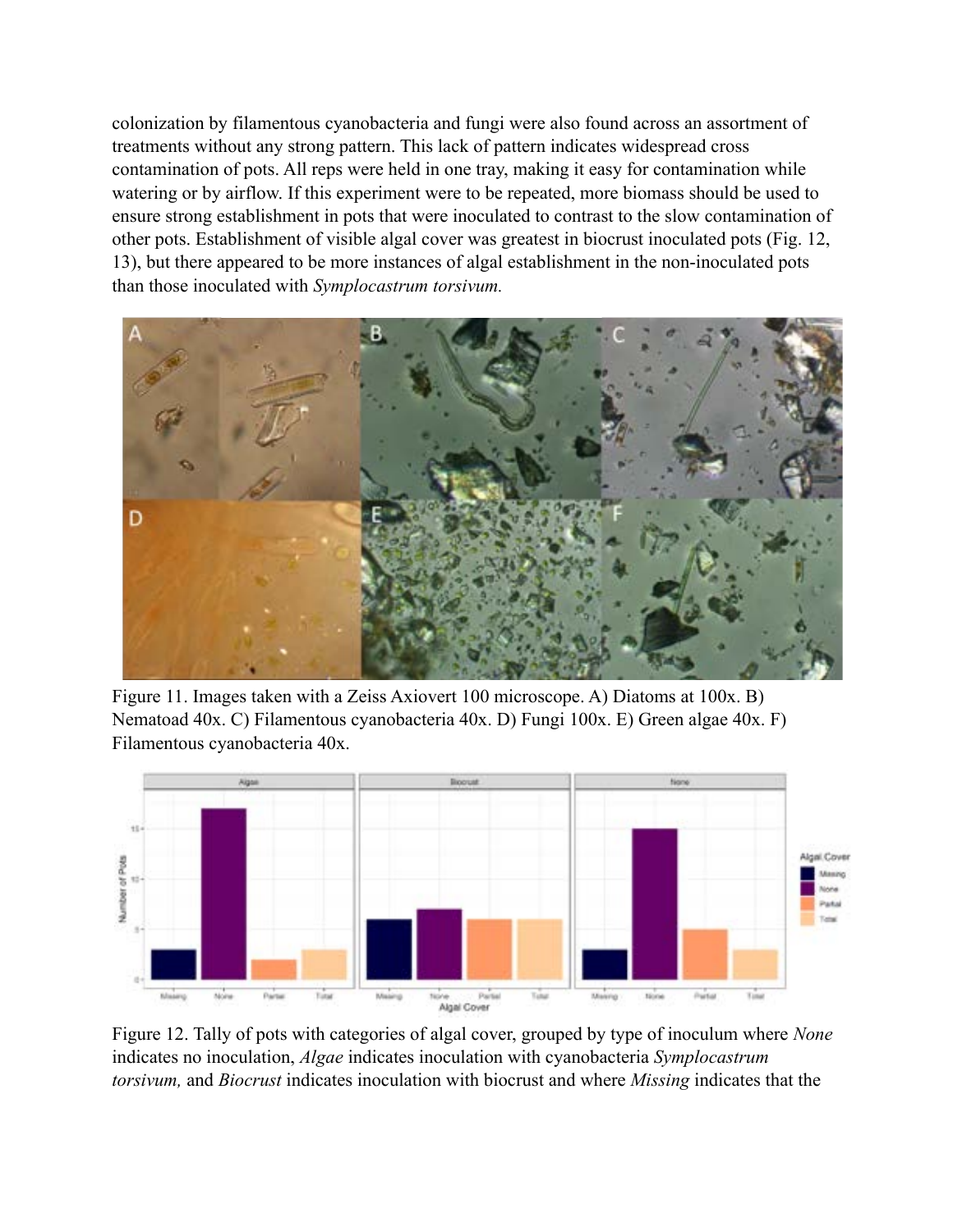picture of algal cover was missing, *None* indicates no visible cover, *Partial* indicates patchy partial cover, and *Total* indicates substantial cover.



Figure 13. A) Initial inoculation treatments for regolith only immediately after application. B-C) Two pots were algae visibly established at the surface. RB2 after 3 weeks (D) and after 10 weeks (E) to show that the regolith material coated the added soil.

### **Discussion & Conclusions**

This year our student team competed in the plant the moon challenge for the 2nd time. Many observations and patterns seen during last year's experiment of bean seedling emergence, early establishment, and overall plant growth in lunar regolith were supported with data obtained this year. *However, we gained new insights into the specific constraints of plant growth in regolith, regolith chemistry, and the types of microbes that can colonize this material.*

### *Emergence*

A greater percentage of emergent plants in RV and RVC than other treatments (Fig. 4B) is likely due to the presence of vermiculite providing more pore space aerating the soil. It was noted that in a number of pots (RN3, RVB3, RA3, RCN4, RVCN1, RVCB2, RVCN3), roots emerged before the stem of the plant (Fig. 8A). One possible explanation could be that the regolith material was so dense and difficult to penetrate that the path of least resistance was upward to the surface. The low number of emergent plants in RC and RS and R may likely be due to the density of the material suffocating the plants before they could break the surface. The addition of organic matter in treatments RC and RS may have exacerbated seedling mortality by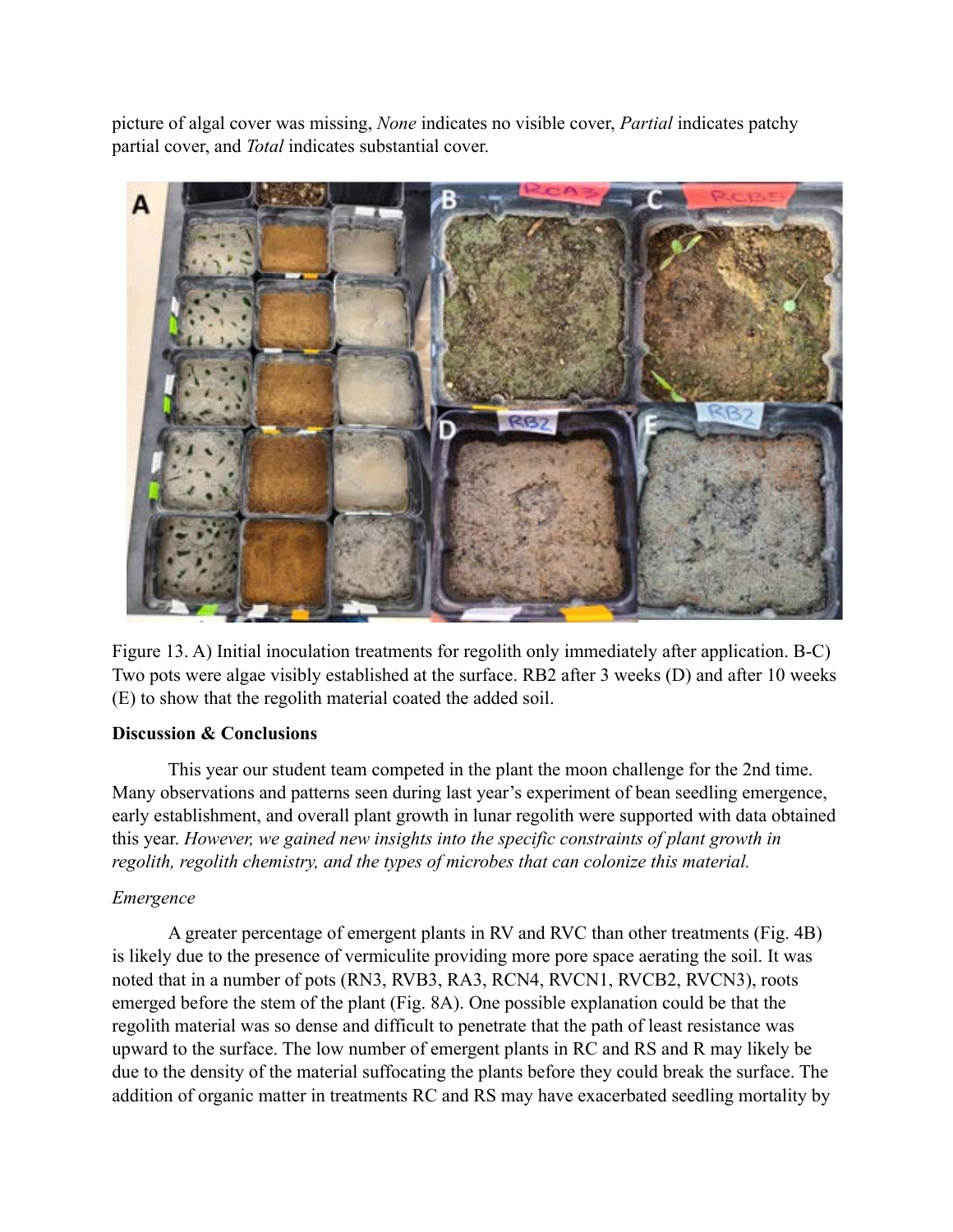introducing microbes that rotted the seedlings in contrast to the R treatment which had more instances of emergence.

### *Leaf damage*

Extensive leaf damage was seen across all treatments, including the potting soil controls. One possible explanation for the damage could be over/underwatering of some pots. The regolith material alone holds water for extended periods of time without allowing for drainage, meanwhile, amended samples each had different water holding capacity. All pots were watered with the same amount, possibly leading to the development of anoxic zones within some treatments. When cutting open pots for root analysis some pots (especially the RS treatment) smelled like hydrogen sulfide, which suggests the development of anaerobic activity. In the case of leaf damage in the potting soil controls, a lack of watering was the likely culprit because the potting soil dried so much more quickly. Another possibility for leaf damage in treatments would be aluminum toxicity and/or nitrogen and phosphorus deficiency as indicated by leachate analysis (Fig. 10). Additionally, the 1st week of leachate analysis was the most dissimilar to the following weeks and indicates that with successive watering nutrient composition became more and more similar (Fig. 9) likely because nutrients were being flushed from the regolith.

#### *Biomass*

No difference in above ground biomass between RVC, RC, and RS was detected (Fig. 6A) due to only one rep exiting in the latter two treatments as a product of low emergence (Fig. 4B). However, the fact that these three treatments had similar levels of biomass in comparison to the lower biomass in RV and R suggests that the addition of compost as a soil amendment increases plant biomass. Additionally, treatment RV had the second lowest biomass measures next to the lowest biomass measures seen in treatment R, suggesting that the density of the material also had some impact on the plant's capacity for growth, possibly interfering with plant nutrient uptake. Root biomass in treatment RV was similar to that of RVC, RC and RS, while treatment R had the lowest root biomass averages (Fig. 6C). This indicates that the presence of vermiculite and compost were beneficial for root growth. There was an indication that inoculation may have benefited root growth as in treatments R and RV the no inoculation treatments had the lowest biomass levels.

#### *Microbes*

The presence of root nodules was expected in the potting soil and treatments with compost (RVC and RC) because those treatments would contain an assortment of soil microbes, rhizobia among them. However, nodules were also observed in the RV treatment (though not in the RS or R treatments). This may indicate that there are Rhizobia associated with the bean seeds themselves that establish when conditions are optimal (as they may have been RV due to aeration by vermiculite).

Inoculation treatments did not have a significant effect on our response variables measured, except possibly root biomass. These treatments could have had an effect if more inoculum material was added. No more than 3g of algae were added to each pot.This was not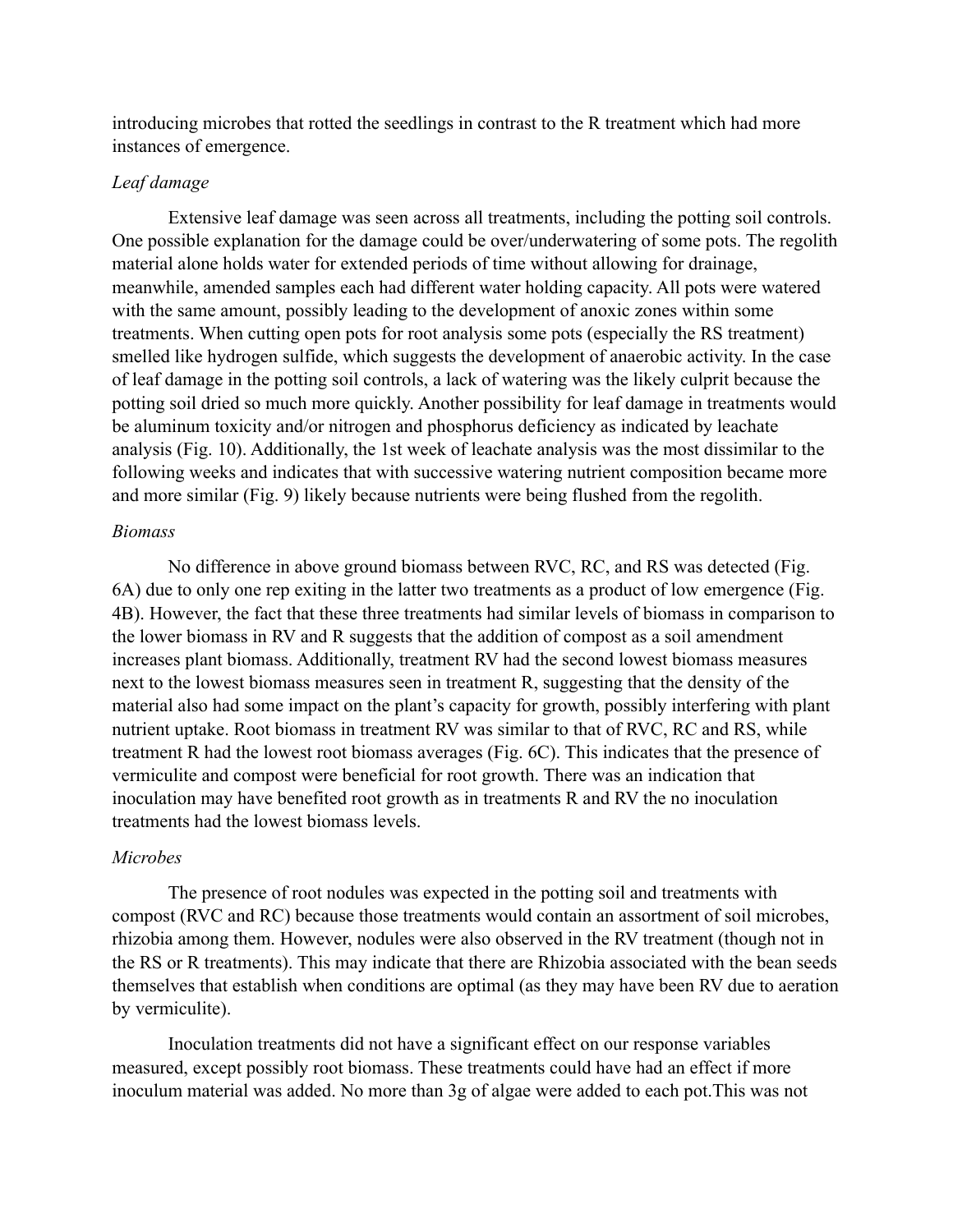enough algae biomass to cover the entire surface and when water was applied, the algae became coated with the fine particles of the regolith (Fig. 13). We recommend future experiments to add more biomass, perhaps in combination with some inert material like small glass beads to allow the algae to colonize the surface of the pot. Similarly, only 9ml of biocrust was applied to each pot, only enough to cover the surface (less than 2 mm). Again, when watered, the material was coated by the fine particles of the regolith. The biocrust microbial consortia established on the regolith better than the algae (Fig. 12)and was able to establish a surface aggregate in a number of pots. To assess this treatment again, more biocrust material should be applied to the surface of the pot. Additionally, a number of pots with no inoculation were colonized by algae and investigation with the microscope indicated widespread contamination between treatments. In order to prevent contamination, a downward facing fan may be required to prevent the spread to algae, separation of treatments into different locations, or application of substantially more biomass. In future experiments would also benefit from a standardized method of crust establishment assessment. The surface of each pot should be allowed to dry completely before the end of the experiment in order to test surface stability for biocrust formation.

# *Hypotheses*

H1: If nutrient content is limited in regolith, then the addition of compost will produce more above ground biomass (quantified by plant height and above ground biomass weight) and overall healthier crops (quantified by leaf damage area).

Above ground biomass and bean biomass was greater in treatments including compost (RVC, RC, and RS (though there was only 1 RS rep)), than those without (R and RV). By the time of the experiment conclusion many plants were so damaged that proper analysis to quantify leaf damage was not possible.

H2: If nutrient content is limited and substrate is too dense in regolith, then the addition of compost plus vermiculite will produce more above ground biomass (quantified by plant height and above ground biomass weight) and overall healthier crops (quantified by leaf damage area).

Above ground biomass and bean biomass was greater in RVC treatments on average than RV and R treatments, however RVC treatments were the most variable in their results. RV biomass was greater than negative control (R). RV and RVC also had greater instances of emergence than other treatments. This indicates that the substrate was dense enough to effect emergence and growth and plants benefited from the combination of compost and vermiculite.

H3: If beneficial soil microorganisms are not present in the regolith, then the inoculation of pots with microorganisms will produce more above ground biomass (quantified by plant height and above ground biomass weight) and overall healthier crops (quantified by leaf damage area).

There was no significant effect of inoculation on any of the measured values, above ground biomass aside from some indication of increased root biomass in R and RV treatments.

H4: If increasing microbial biodiversity increases biogeochemical functionality, then inoculating pots with a consortium of microorganisms will produce more above ground biomass (quantified